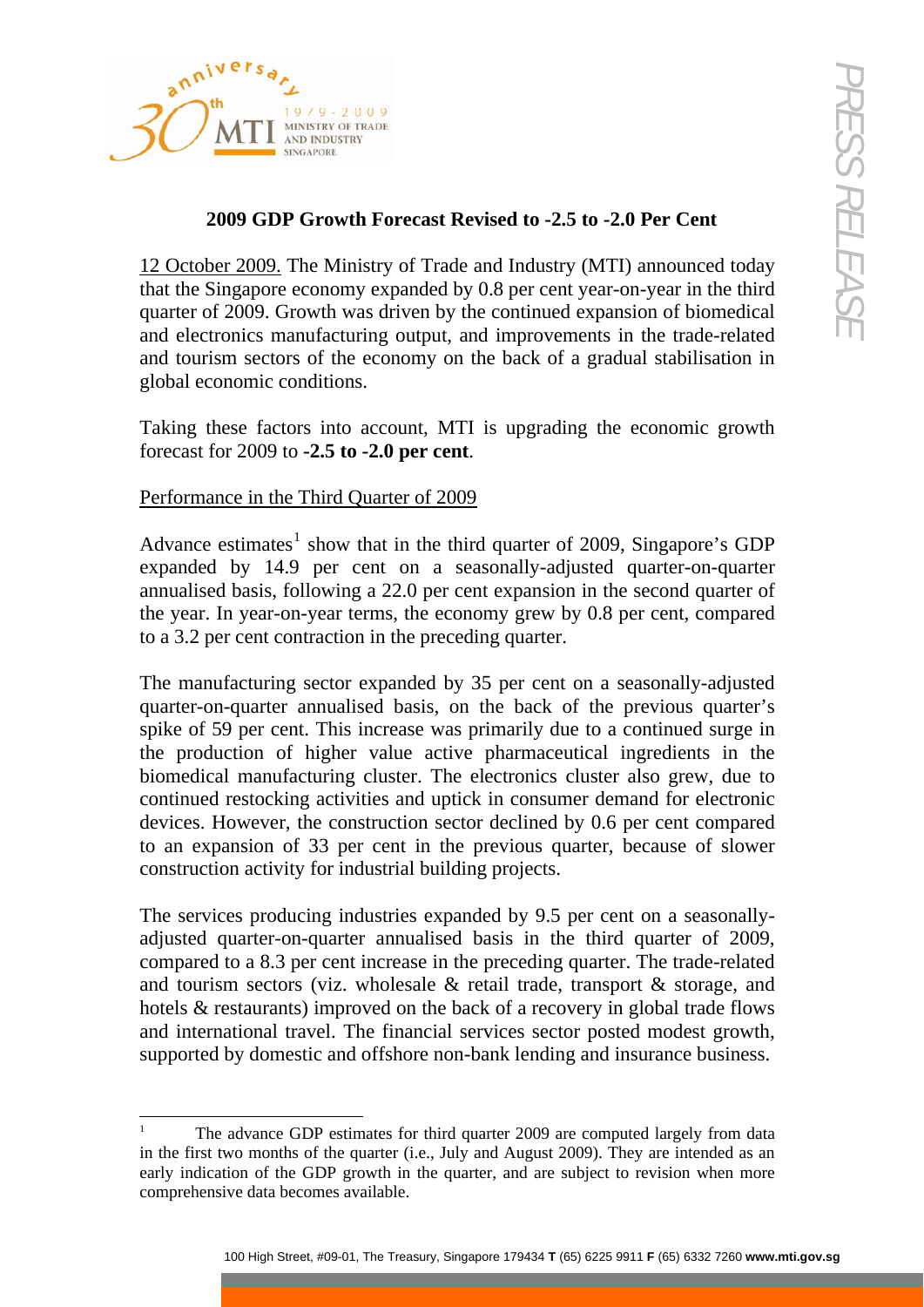

| Percentage change over corresponding period of previous year<br><b>Overall GDP</b><br>Goods Producing Industries<br>Manufacturing<br>Construction<br><b>Services Producing Industries</b><br>Quarter-on-quarter annualised growth rate, seasonally adjusted<br><b>Overall GDP</b><br>Goods Producing Industries<br>Manufacturing<br>Construction<br><b>Services Producing Industries</b><br>*Advance estimates                                                                                                                                                                               | 0.0<br>$-11.0$<br>26.0<br>5.5<br>$-2.1$<br>$-5.2$<br>23.5 | $-4.2$<br>$-10.7$<br>18.5<br>$-1.3$<br>$-16.4$<br>$-21.3$ | 1.1<br>$-4.1$<br>20.3<br>4.7<br>1.1 | $-9.5$<br>$-24.2$<br>24.4<br>$-5.1$<br>$-12.1$ | $-3.2$<br>$-1.1$<br>18.6<br>$-4.8$<br>22.0 | 0.8<br>8.3<br>12.4<br>$-2.4$ |
|----------------------------------------------------------------------------------------------------------------------------------------------------------------------------------------------------------------------------------------------------------------------------------------------------------------------------------------------------------------------------------------------------------------------------------------------------------------------------------------------------------------------------------------------------------------------------------------------|-----------------------------------------------------------|-----------------------------------------------------------|-------------------------------------|------------------------------------------------|--------------------------------------------|------------------------------|
|                                                                                                                                                                                                                                                                                                                                                                                                                                                                                                                                                                                              |                                                           |                                                           |                                     |                                                |                                            |                              |
|                                                                                                                                                                                                                                                                                                                                                                                                                                                                                                                                                                                              |                                                           |                                                           |                                     |                                                |                                            |                              |
|                                                                                                                                                                                                                                                                                                                                                                                                                                                                                                                                                                                              |                                                           |                                                           |                                     |                                                |                                            |                              |
|                                                                                                                                                                                                                                                                                                                                                                                                                                                                                                                                                                                              |                                                           |                                                           |                                     |                                                |                                            |                              |
|                                                                                                                                                                                                                                                                                                                                                                                                                                                                                                                                                                                              |                                                           |                                                           |                                     |                                                |                                            |                              |
|                                                                                                                                                                                                                                                                                                                                                                                                                                                                                                                                                                                              |                                                           |                                                           |                                     |                                                |                                            |                              |
|                                                                                                                                                                                                                                                                                                                                                                                                                                                                                                                                                                                              |                                                           |                                                           |                                     |                                                |                                            |                              |
|                                                                                                                                                                                                                                                                                                                                                                                                                                                                                                                                                                                              |                                                           |                                                           |                                     |                                                |                                            | 14.9                         |
|                                                                                                                                                                                                                                                                                                                                                                                                                                                                                                                                                                                              |                                                           |                                                           |                                     |                                                |                                            |                              |
|                                                                                                                                                                                                                                                                                                                                                                                                                                                                                                                                                                                              |                                                           |                                                           | $-4.1$                              | $-18.8$                                        | 58.5                                       | 34.9                         |
|                                                                                                                                                                                                                                                                                                                                                                                                                                                                                                                                                                                              |                                                           | 10.3                                                      | 20.3                                | 9.6                                            | 32.7                                       | $-0.6$                       |
|                                                                                                                                                                                                                                                                                                                                                                                                                                                                                                                                                                                              | $-1.7$                                                    | $-15.0$                                                   | 4.7                                 | $-9.7$                                         | 8.3                                        | 9.5                          |
| <b>Economic Outlook</b><br>A clear but modest recovery is underway globally, at least for the next three or<br>four quarters. One-off factors such as restocking activities and fiscal stimulus<br>measures will continue to support growth in the near term. However,<br>economic activity will probably remain below pre-crisis levels because of the<br>drag on demand in the developed economies posed by high levels of spare<br>capacity and tight credit conditions.                                                                                                                  |                                                           |                                                           |                                     |                                                |                                            |                              |
| A sustained recovery in private consumption and investment in the developed<br>economies is needed to support growth momentum into the second half of<br>2010. However, high unemployment and stagnant incomes will weigh down<br>on private demand. Uncertainties over the pace of the withdrawal of monetary<br>and fiscal stimulus measures pose an additional risk. While these factors may<br>dampen growth in the second half of 2010 and result in an uneven recovery,<br>the likelihood of a return to recessionary conditions is low in the absence of<br>further financial shocks. |                                                           |                                                           |                                     |                                                |                                            |                              |

## **Gross Domestic Product at 2000 Prices**

## Economic Outlook